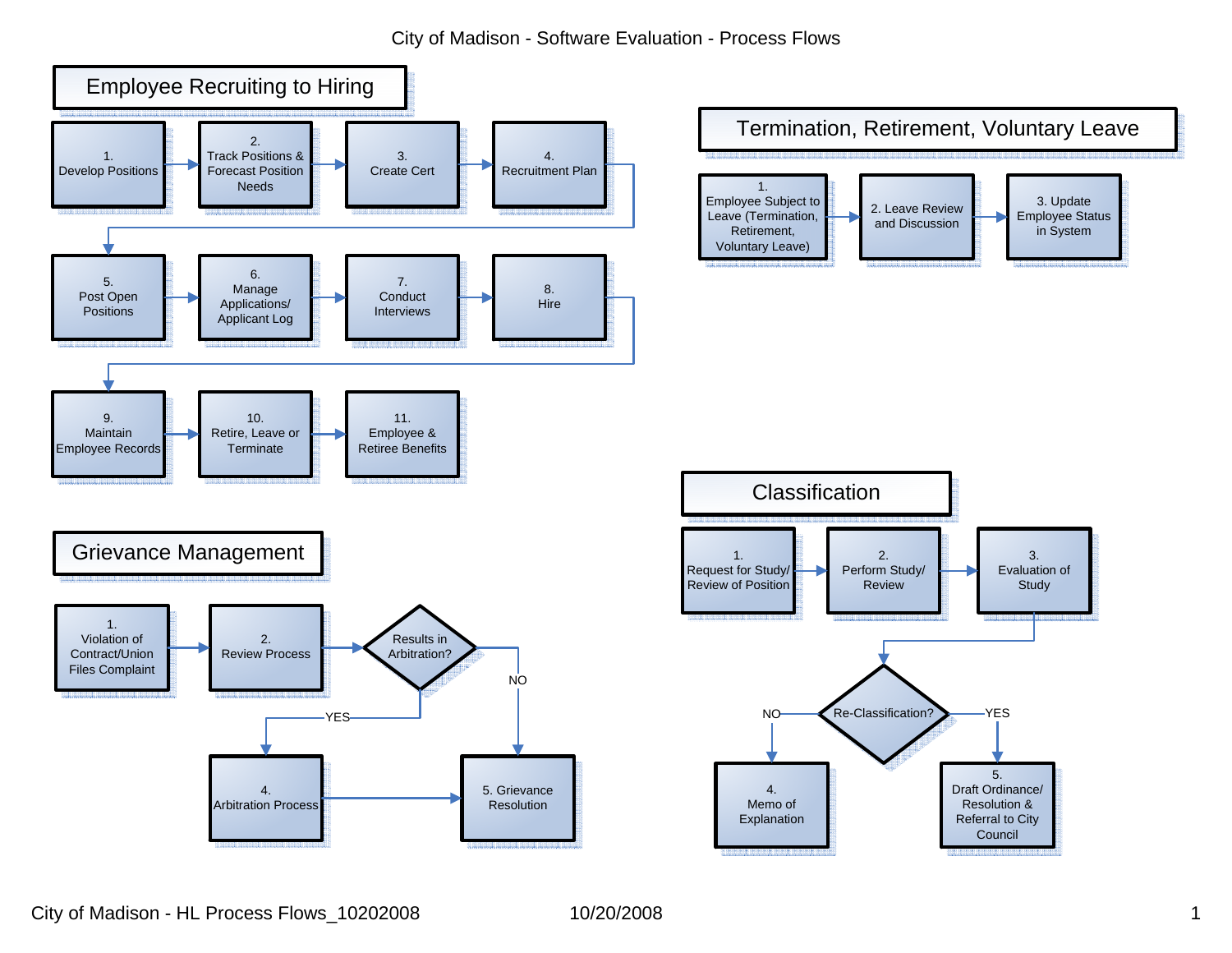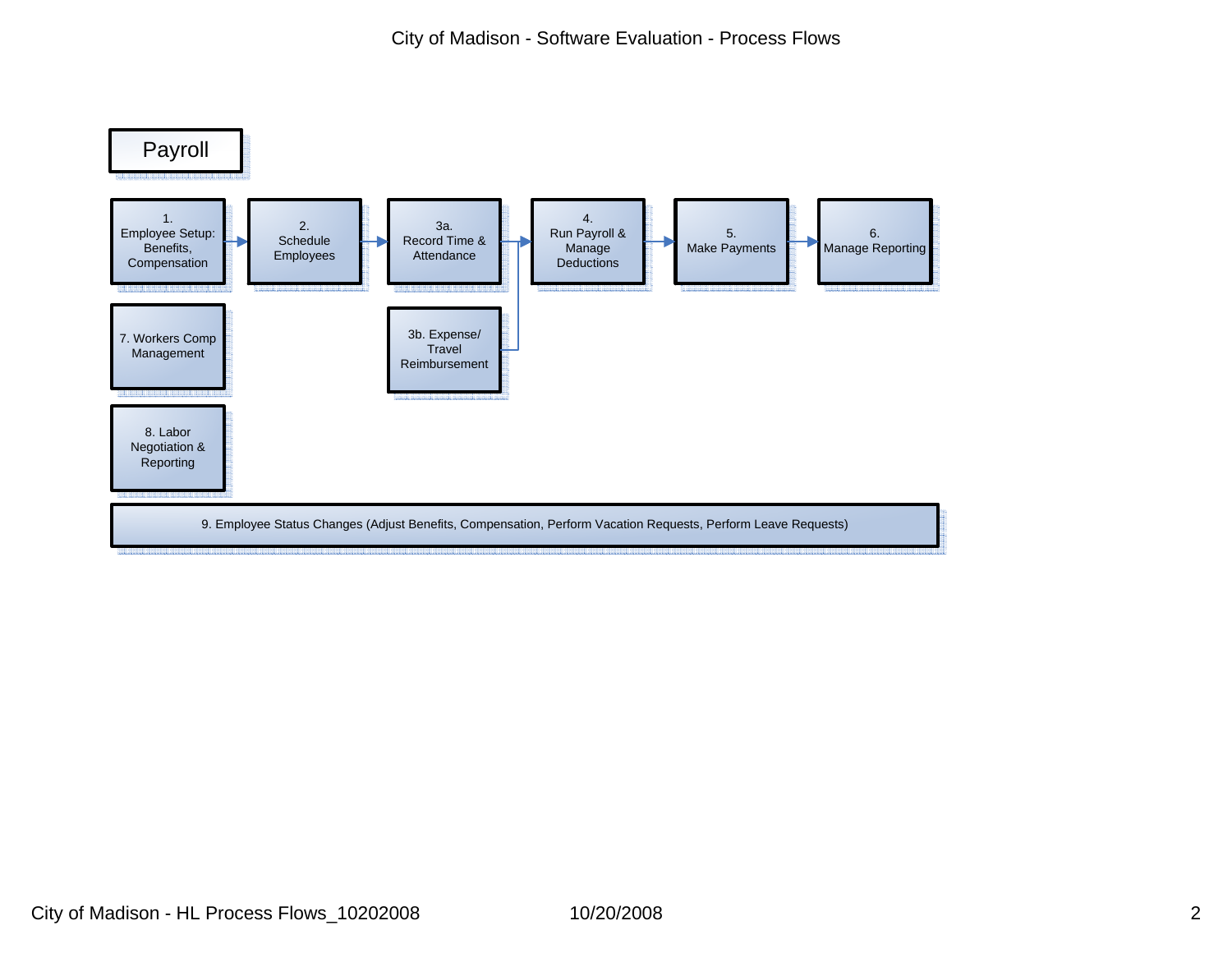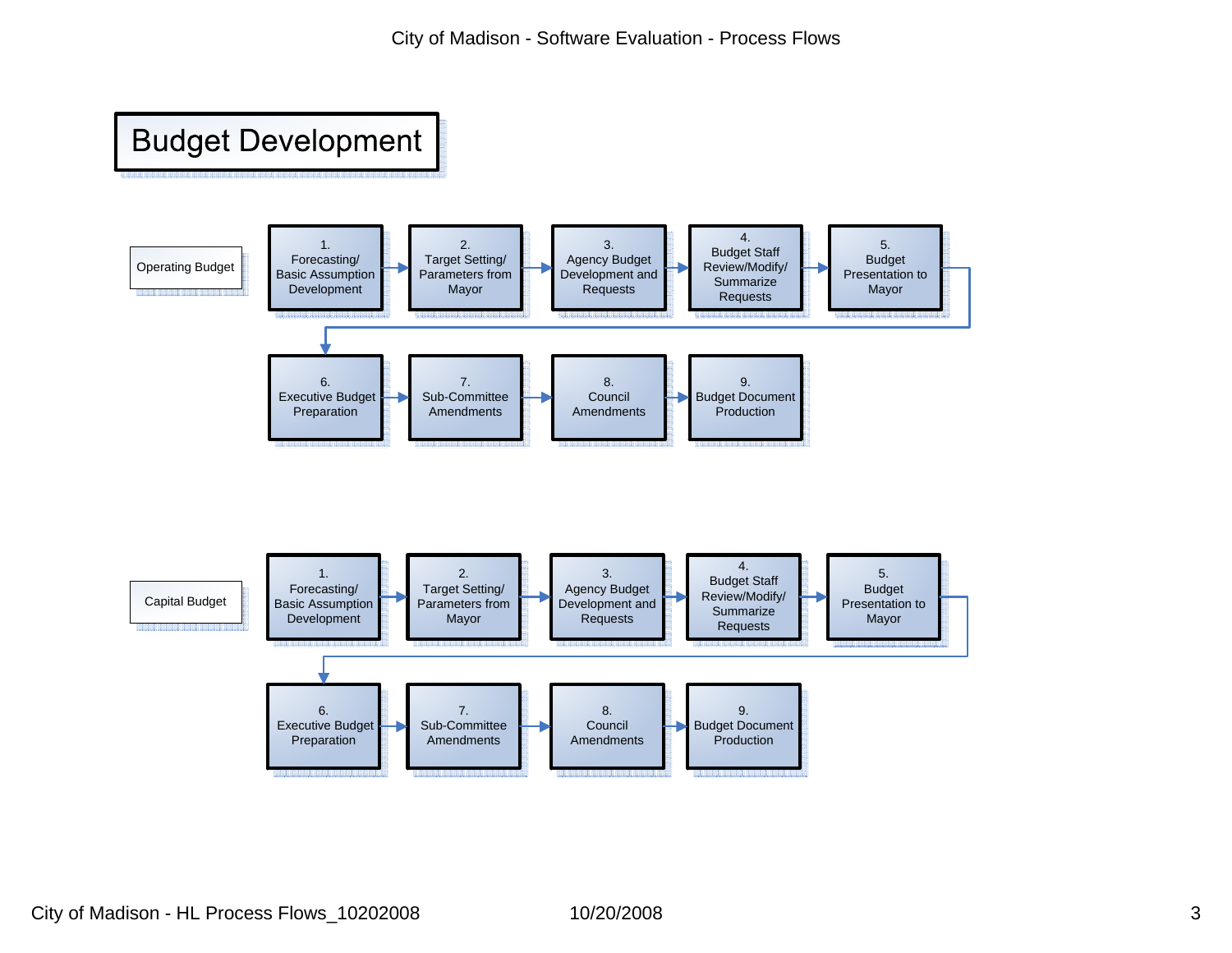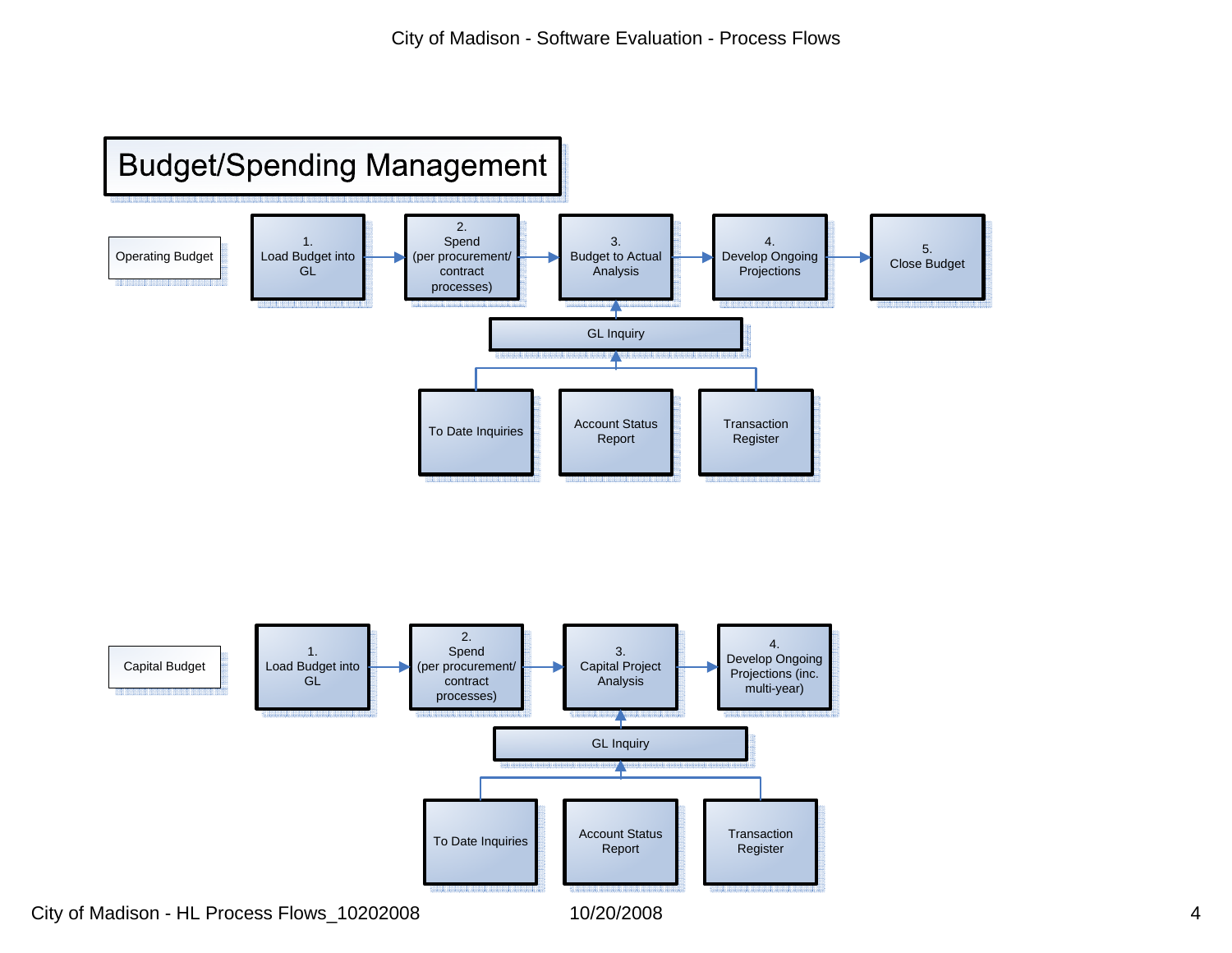City of Madison - Software Evaluation - Process Flows

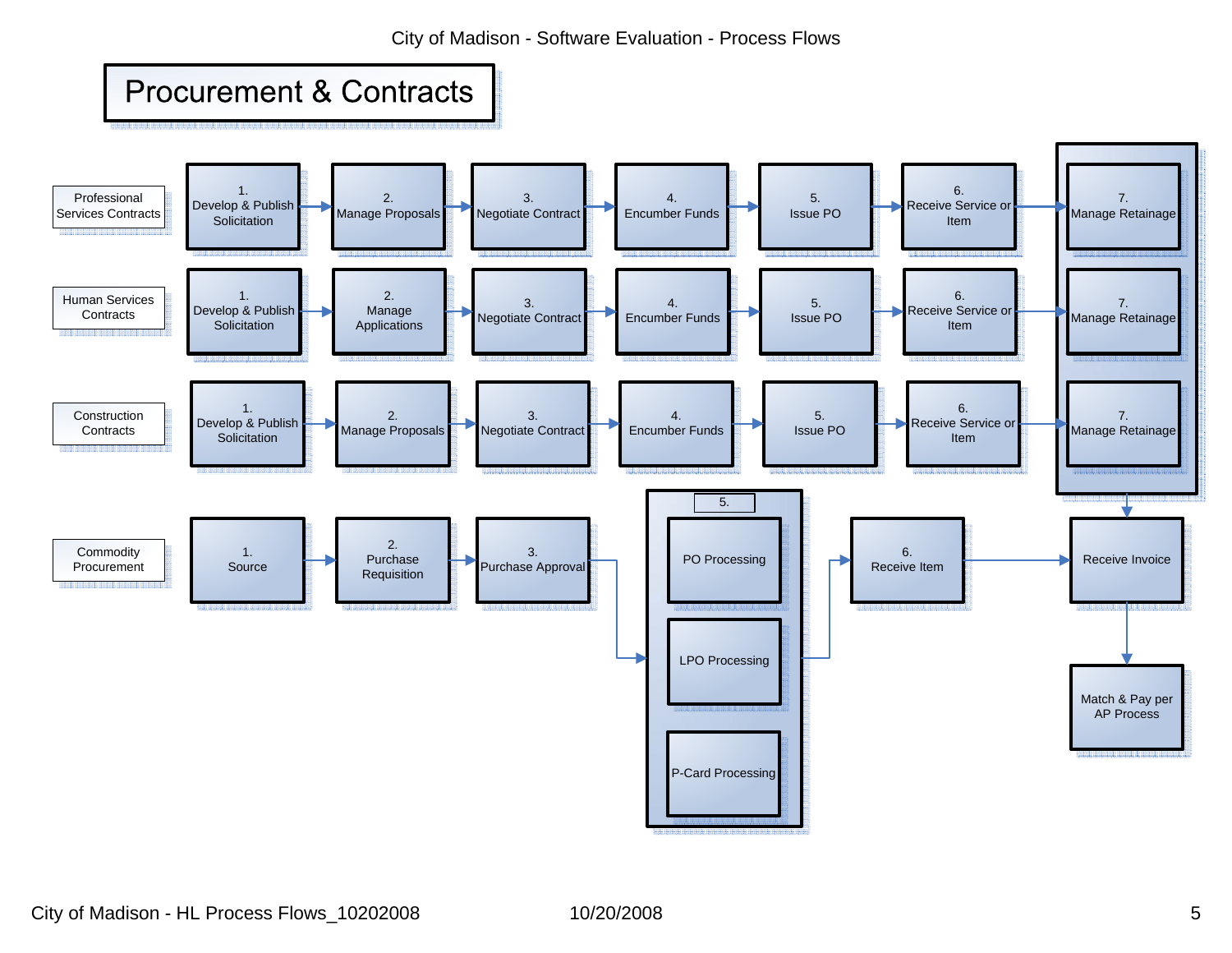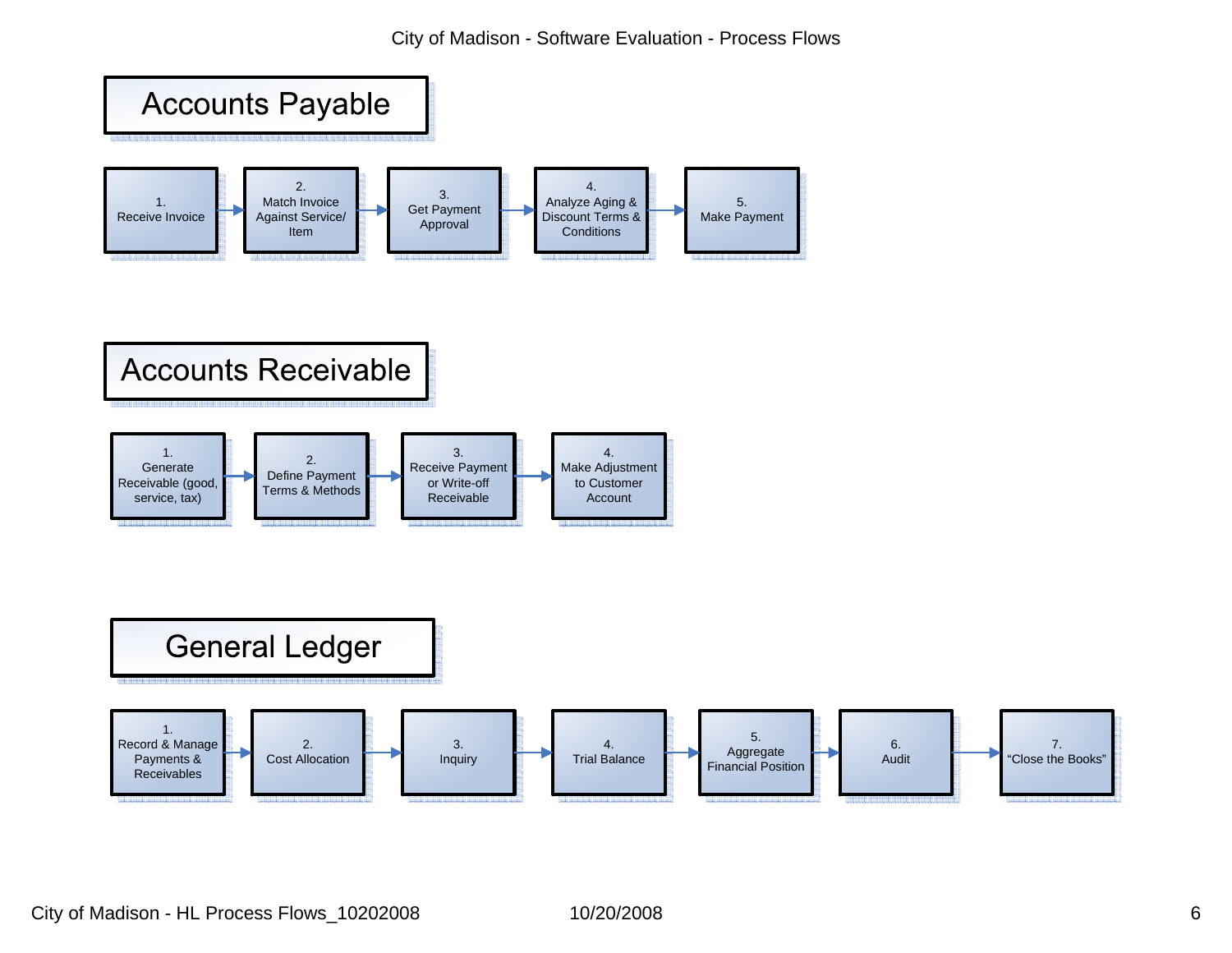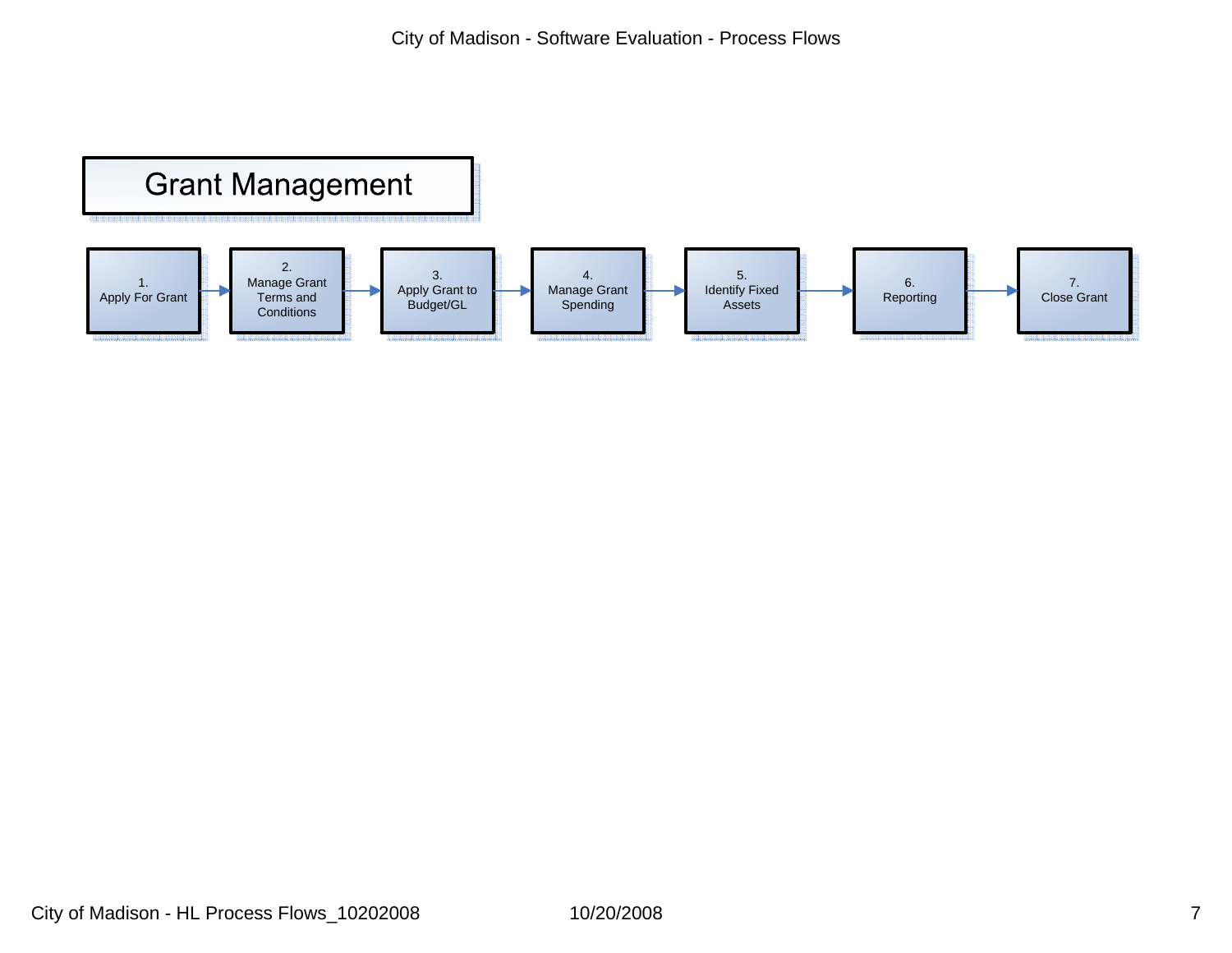